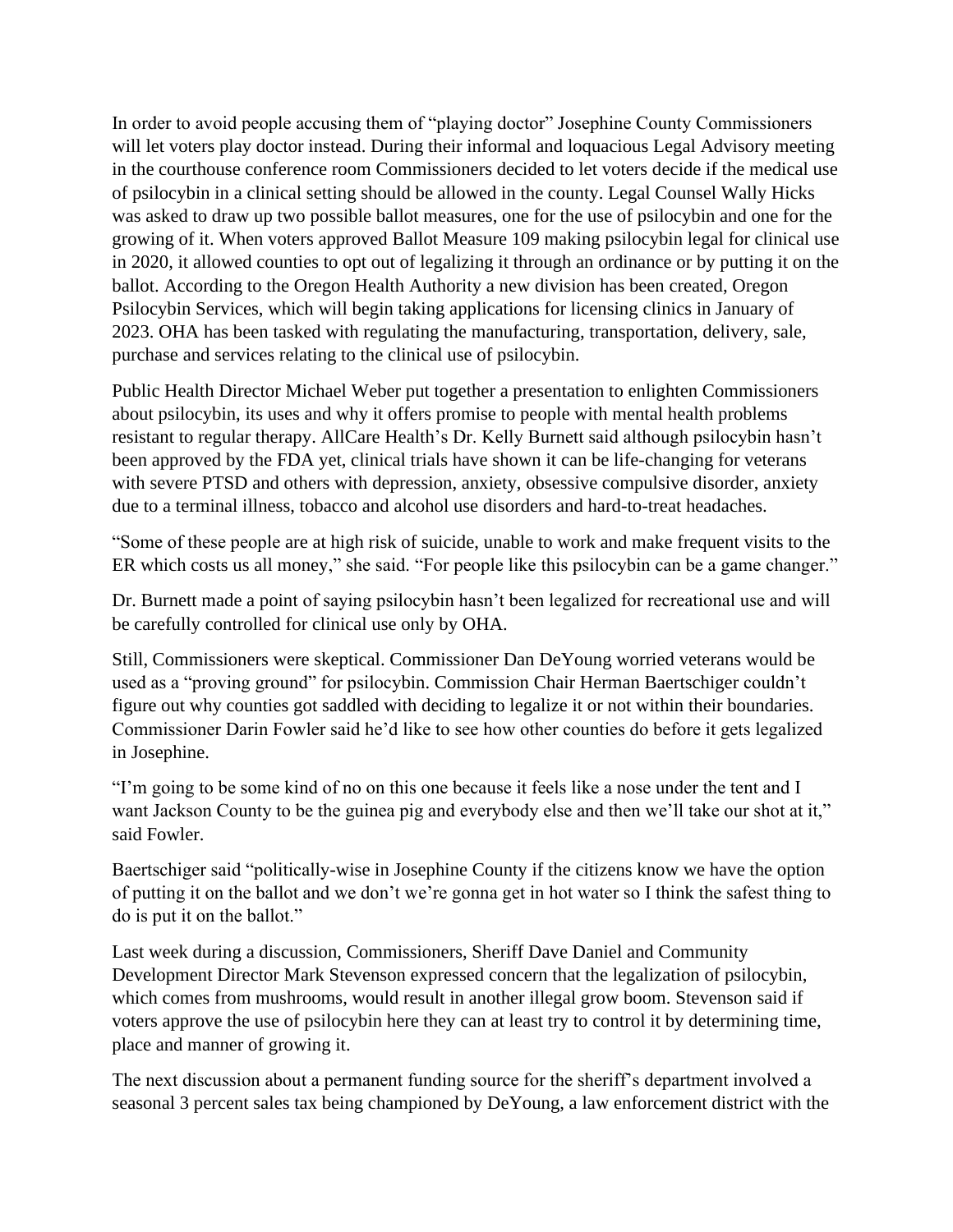ability to tax, and a levy. Because Commissioners couldn't decide which option to support yet so they wanted to "bookmark" a place on the ballot for all three by meeting notice and hearing requirements. After consulting with County Clerk Rhiannon Hinkles they learned they may have to do a special election next March for the district since some deadlines for getting that on the ballot have already passed. After a round of palaverous talk Hicks was given the chore of finding out how to get their proposals ready for the ballot…some ballot anyway.

The Juneteenth holiday was brought up by Personnel Director JJ Scofield who asked if Commissioners wanted to make it a county holiday. It's already a federal and state holiday, he said.

DeYoung and Fowler had no idea what Juneteenth celebrated. Baertschiger, who has proclaimed himself a historian, explained "Juneteen celebrates the end of slavery....and we hope the 19<sup>th</sup> falls on a Saturday for the next few years," he said, chortling.

DeYoung asked if the holiday meant people got a whole week off. Baertschiger told him "No, it's just one day."

Scofield said the board, by order, can add Juneteenth to the list of recognized county holidays "like all the other holidays."

"Now wait a minute," said DeYoung. "That means the Board of County Commissioners just gave themselves another paid day off."

Fowler asked if the courthouse would be closed. Scofield said it's already closed for Juneteenth because it's a state holiday.

Fowler said he didn't like making a decision on a holiday "that there's not a definition for what it is."

Baertschiger added that June 19 was the day the last place for slavery ended.

"I guess it was in Texas and that's what it is," he said, slapping the table.

Scofield explained that after the Emancipation Proclamation ended slavery, it remained in Texas for two years until people were finally freed.

"And that was June nineteenth?" asked DeYoung.

'Yes," said Scofield.

"It was in Texas," added Baertschiger.

Hicks pointed out that the holiday was coming up that weekend and it might be wise, if they were to add Juneteenth to the county's list of paid holidays, they might make it effective next year, since it was short notice for people to rearrange their Monday schedules.

After they all talked at once for a few minutes, Commissioners decided to go ahead with adding Juneteenth to the county's list of holidays but make it effective next Juneteenth, not this one.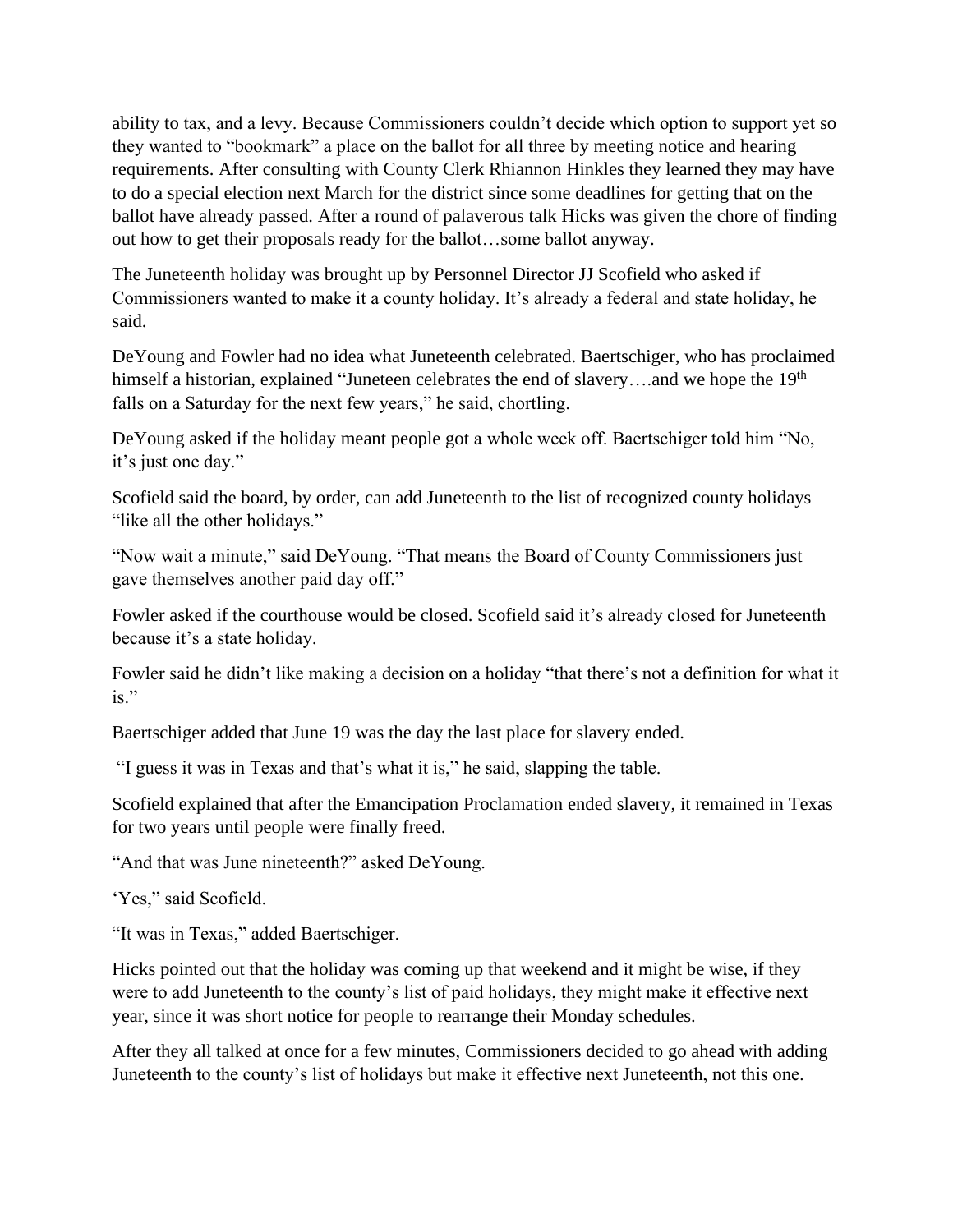"With all the chatter about inflation and so on and so forth to have the government decide there's another paid day off, paid holiday when everybody else is losing their jobs and losing their stuff to inflation…that's not right," said DeYoung after his reluctant vote for the holiday.

"There's two sides of the political ledger on this…no matter what you do," said Baertschiger.

Scofield showed Commissioners the list of all the counties that have already adopted Juneteenth as a holiday, including Jackson. He said all but about three counties have adopted the holiday and the remaining may not have gotten to it yet.

The next item on the agenda was a discussion of possibly implementing an absentee owner tax on properties owned by people who live outside the county. Stevenson said such a tax would be justified and provided law-enforcement statistics concerning properties owned by outsiders. "Thirty-three percent of our code enforcement issues are with absentee owners. Thirty percent of solid waste problems are on such properties. Six percent of sheriff's calls regarding thefts, burglaries, noise, shots fired and such are on those places, 28 percent of stolen vehicle recoveries are on them and 50 percent of search warrants were served on absentee property owners," he said.

Baertschiger said it may be a problem identifying absentee owners and what do you do about corporations that own forest property that are headquartered elsewhere?

Fowler, who was enthusiastic about this proposal, said "we can send them a bill and they can prove they don't have to pay it, but many will pay it. That's not part of my concern."

Stevenson said Curry County has been charging an absentee owner tax for a couple of years now. He said they exempt property managed by a professional management company licensed in Oregon. He said Curry nets about \$400,000 from its tax. He estimated Josephine could rake in \$750 to \$950 thousand based on 5,040 properties owned by out of county people.

DeYoung said he thought it is something to consider and would like more information from Curry County about how they manage the program. Stevenson reminded him that he brought this funding option to the Commission about a year ago.

DeYoung asked if Commissioners could do this kind of tax without going to the ballot.

"Subject to referendum of course," said Hicks.

"But that's not a reason not to look into it," said DeYoung. "There's all the what-ifs. There's a million different reason why nothing can happen. And I'm not interested in why nothing can happen."

Baertschiger put a damper on DeYoung's optimism.

"Dan, I'm gonna tell you why I am interested in why it can't happen cause I've seen too many things get implemented and then get shut down and then you're back to square one. I don't want to be there either," he said.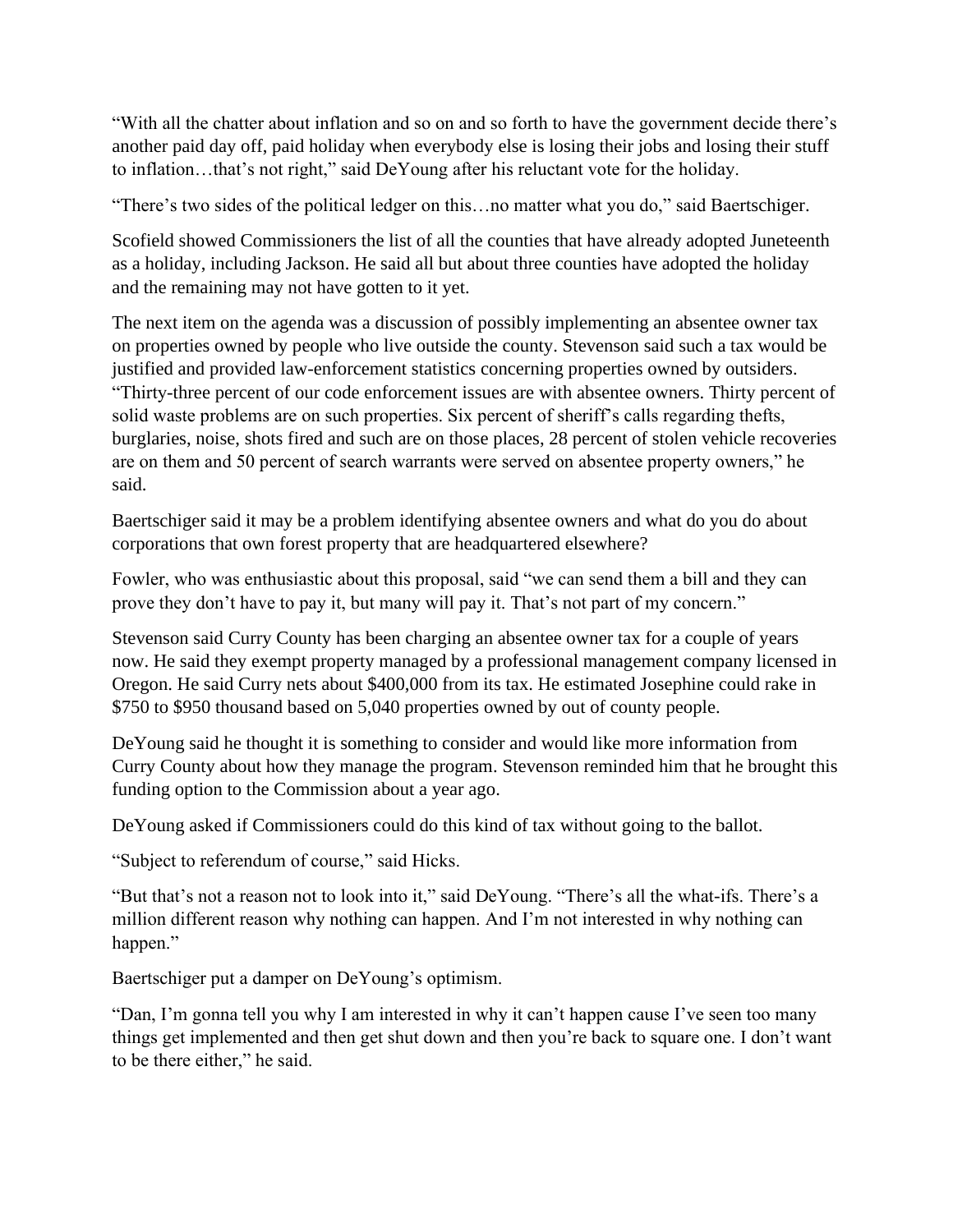After agreeing to sell a strip of property in another matter, the Board went into Executive Session, emerging later to adjourn the meeting.

## **The Bill and Herman Show**

Herman was back on KMED's Bill Meyer Show Tuesday morning where they discussed the next steps in the Sportsman Park giveaway, how to kick Rep. Liz Cheney out of the Republican Party, the effect the January 6 hearings may have and the Republican malaise surrounding their gubernatorial candidate Christine Drazan.

Herman on the Sportsman Park – So we approved the contract so the third part of it is the Association signs the contract then the Board of County Commissioners will sign the contract. So they got 30 days to sign that contract.

Bill – Is it a total transfer or like a dollar type thing where a dollar changes hands? What's the deal?

Herman – No, there's no monetary consideration. It's just the liability and the expenses, they're going to absorb all of that. The county will be out from that. You know, we're gonna have…I just love it when people come in and play attorney in our meetings and say awwww, you can never get away from the environmental problems, never can do that and yet we get legal advice that you may never get 100 percent away from it but you get a long ways away from it if you don't own it, OK? So, you know, we get all this legal advice and then we'll have somebody step up to the microphone and play attorney. I just love it. Bah! Drives me crazy!

Bill – Ahhhh, those pesky people Herman, what can I say.

Herman - Well, you know, I love, I love to dig down and find the facts and that goes back to my years in the senate and that's what you do and I'm kinda committee driven and I love to dig down and get the facts but when somebody just spouts out something and says 'Hey this is what I believe' and you should take it as a fact,' I don't go there Bill.

Bill – Herman, I had a listener call in a little earlier this hour in the show, or I think it was last hour actually, who called and I promised I would ask the question to you. Now I'm going to have you put on your Oregon Republican Party Chair hat…

Herman – Ok.

Bill – Is there any way that a Party structure can actually just say you're not in the Party any longer. You are not a Republican let's say? And they were bringing this up I think with regard to Liz Cheney. They were really upset about Liz Cheney and the January 6<sup>th</sup> Committee and what she's been doing. Is there a possibility that the Republican Party could do this to a Party member, kinda like the Catholic Church, excommunicating someone who they feel is outside of the faith. You know, the Democrats, could they do that too? You know, a fellow party member saying 'you're no longer a Democrat.' Can the Republicans say you're no longer a Republican? I'm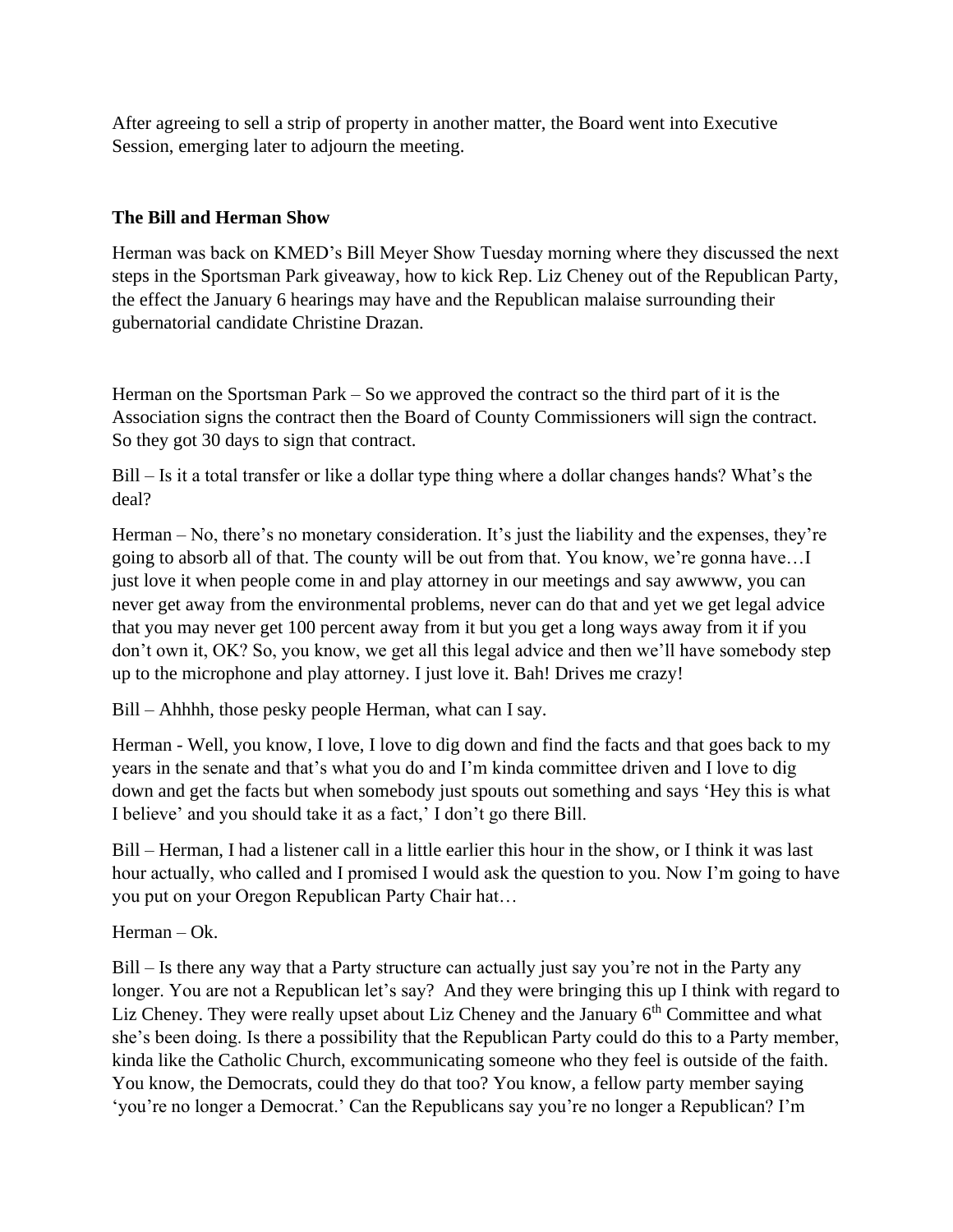curious, is there anything in the bylaws or rules about that or is this just kind of a something theoretical…be nice but no actual rule about it.

Herman – You know, I can't fully answer that question, cause, you know, I don't recall seeing anywhere in our bylaws. However, a Party, you know, like the Oregon Republican Central Committee, they can vote and say, 'we don't like this person.' But as far as like, taking their Republican license away I don't know of any way of doing that but the Central Committee they can vote no confidence or anything but I don't think you can just literally throw em out of the Party.

Bill – Ok. I was wondering about that. It's kind of interesting, and you know, I'm not a fan of Liz Cheney and even less a fan of Liz Cheney now, of course. How do you think the politics of this January 6 Committee is playing out. It does feel a little desperate from the Democrats, but that's me. It's my opinion. You're a Republican Party Chair in the state here. Is it moving the needle at all in your view?

Herman – No, I think the only people plotting are the far left Democrat supporters. I even think the moderate Democrats are rolling their eyes. So, they're basically just placating to their base and hoping, hoping that something can come out of it, you know, that they can make stick. But I don't think so. You know, it's more of a dog and pony show. And you know, I don't know, keep an eye on Liz Cheney. Somethin', somethin's gonna happen. She's gonna fall into somethin' because in politics, a politician's driven by a few things and a one is power and the other is money. So when somebody gets way outta their wheelhouse like this, you gotta say Ok, what's in it for them? So somethin's in it for Liz Cheney and we will find that out down the road.

Bill – Cause the way the polling's looking she's going to lose. She's gonna lose her seat from the looks of it right now.

Herman – I have a lot of friends in Wyoming and of course they're pretty conservative folks. Wyoming's a pretty conservative state. They are livid. I don't even know if she could live in Wyoming anymore after this.

Bill – Huh. Well there's no love lost between President Trump and Liz Cheney. Sort of mutual hatred. Maybe hatred's too strong of a word but animosity certainly. They did not see eye to eye on a lot of things.

Herman – Well, if you look at Dick Cheney, you know he dabbled in the private sector quite a bit and made tons and tons of money runnin' Haliburton which is a big defense contractor. They make billions of dollars so…

Bill – Ahhhh. I think that kind of explains where the animosity came from because, let's face it, nothin' against Haliburton but Haliburton, Haliburton, if you're working for Haliburton, if you're working for Boing, working for General Dynamics, if you've been part of that military industrial complex you want a lot of little foreign wars doncha? That's good for business!

Herman – Yeah and if you read some of Eisenhower's work, you know, I gotta give a lot of credit to President Eisenhower, I mean my God he was a five star general and for him to step up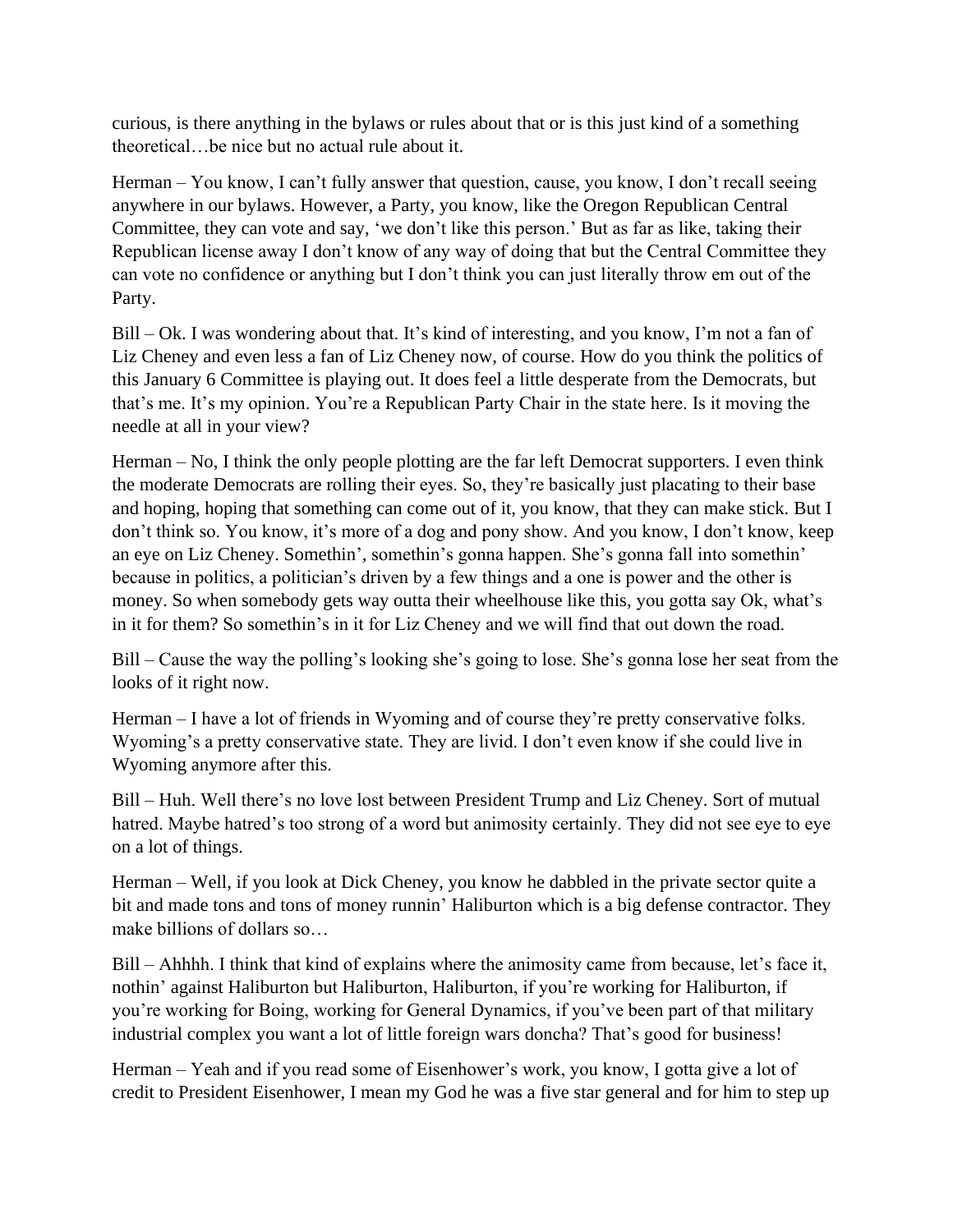and say 'hey, look at these companies, beware, be careful they make their money on war.' That's basically what he was saying Bill. And, uh, he gave us a good warning. You don't hear people talk about that much. I think that took a lotta guts back in the fifties for him to do that.

Bill – And I think it's only gotten worse since when he talked about it because we really haven't heeded the warnings about this. Essentially I think Eisenhower not only talked about military industrial complex but also the rise of the administrative state which is that whole system with which we're struggling against right now that doesn't care who ends up being elected because, because, hey, the administrative state, the administrators are there forever. For the most part.

Herman – And we have that at the state level, you know, um, in the event Drazan gets elected that is going to be her absolute biggest struggle cause you got almost 40 years of Democrat control in Oregon and every department is just, you know, rows and rows deep and you're going to have to replace a lot of those people and it is going to be a monumental, absolute monumental effort to do that. It's gonna take….

Bill interrupts – I remember I would talk frequently with Bob Tiernan, another candidate for governor and he was figuring he would probably have to fire, if he won which he didn't, that he would have to fire probably at least a thousand, maybe more…

Herman – Right

Bill – More than a thousand people.

Herman – And the firing's easy, it's who you gonna get to replace em?

Bill – Yep.

Herman – You know? And I talked to Christine Drazan yesterday and we touched on that a little bit and her and I are going to have to have that conversation some more because it needs to be a deeper…I need to know what's the plan here Christine?

Bill – Gonna have to prep. I mean this is something….that I think was one of the biggest weaknesses of the Trump Administration, of not having a plan of replacing administrators when coming in. And I think that hurt him in his term in office. And I would hate to see something like that happen when a Republican becomes governor of Oregon again. And be that as it may, you know I've had my problems with Christine. You know that. I've talked with you about this before. Has she spoken to you about the votes? You know, the voting record that conservatives were bringing up and having problems with. Is she going to address that? Or is it just because, 'hey, I'm the Republican standard bearer and you just better vote for me or else. You know that kind of thing. You getting any impression from her? Have you talked with her I'd like to invite her back on. Sorry to be asking for hearsay or gossip…

Herman – I've talked to her about it. I've told her you're gonna have to have that conversation because the only way she's gonna get elected is getting Republicans out to vote. That's just how the numbers are. You know, you let Johnson and Kotek slug it out over Democrat votes and you know, there's enough Republican votes to get her elected if we can get em out. But if they're pissed off at her and they're not satisfied with her as a candidate they won't show up to vote…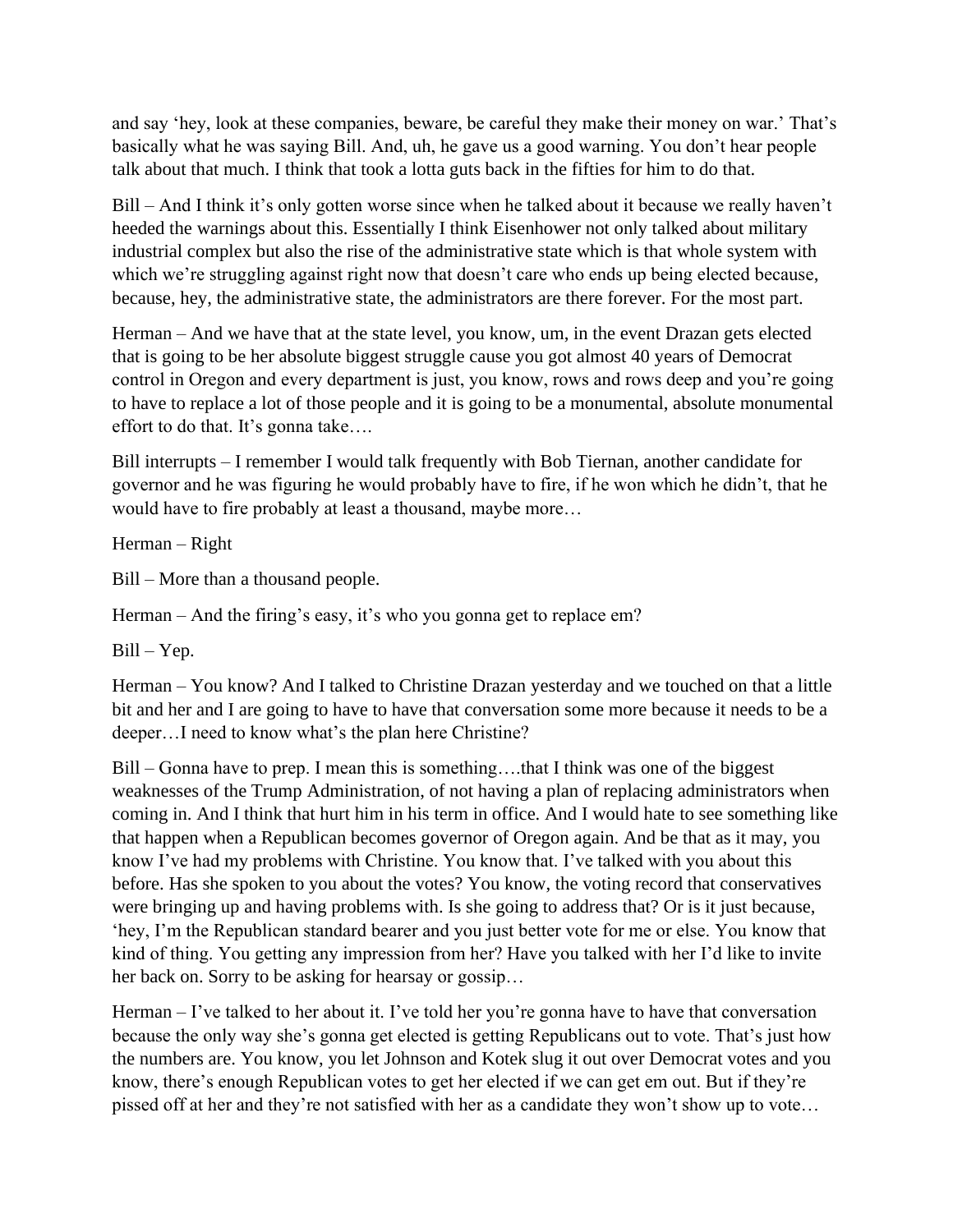Bill – Exactly. You end up depressing voter turnout. That's what I've been kinda concerned about. And I'd love to hear some addressing of the…well I mean you and I were talking and shaking our heads about the Republicans in the House that were voting in lockstep for all of these woke Democratic Party agenda ideals, such as the tampons in the boys' room. They all voted for it Herman. Right?

Herman – I know and the explanation was well then we wouldn't pass the budget for the schools and then they'd be mad at us for not passing the school budget…

Bill – So what! (Laughs) That's where I am. So what! What! We're angry? We're worried about Democrats being angry with us? I mean that's almost Stockholm Syndrome, almost cartoonish to me.

Herman – I have to point out though, if we let Kotek become governor she's gonna be ten times worse than Brown. And I always have to remind people of that when they're bashing on the Republican. I said OK, if you're trying to get to perfect, forget it but the alternative is a nightmare.

Bill – Oh, I perfectly agree with you and then it appears that Betsy Johnson Independent or supposed Independent, it appears she's set herself on fire these last couple of weeks. It's astounding, you know, to see what's been going on there.

Herman – You know, Christine and I are going to have some more conversations. Trust me. Because the stars are aligning to give her this race. And we gotta get campaigning, we gotta start raising money and we gotta get Republicans to warm up to her and that's basically the message I gave her yesterday.

Bill – Do you think if I were to invite her on, because like I said, I haven't been a fan, and I don't like being that way because we got, like one choice yet I'm concerned this one choice is not going to drive voter turnout here. And will she address the vote? The votes that were taken there? I think she has to because otherwise the Republican base is kinda like goin 'what's the point?' Yeah Kotex is worse, alright. I think they're tired of voting for, well, not quite as bad as the Democrat. You know that Herman? This is the challenge in the Fall election as I see it.

Herman – Well, it's not just this Democrat, Tina Kotek, Bill she is ten times worse than Brown. You know when the Democrats got rid of Kitzhaber and they tried to git Republicans to go along with it, I said 'oh no that's your family fight.' But I said at that point, I said, we're gonna wish we had Kitzhaber back. Well, if Tina Kotek becomes governor we're gonna wish we had Brown back.

Bill – So essentially you're telling Republicans don't cut your nose off to spite your face on these sort of things right now.

Herman – Exactly.

Bill – All right. Well, I will invite her back on though. I will invite her on and see if we can talk about these things because there are just so many people in the emails I get who are just so irritated that when you vote for Republicans you expect people to behave like Republicans and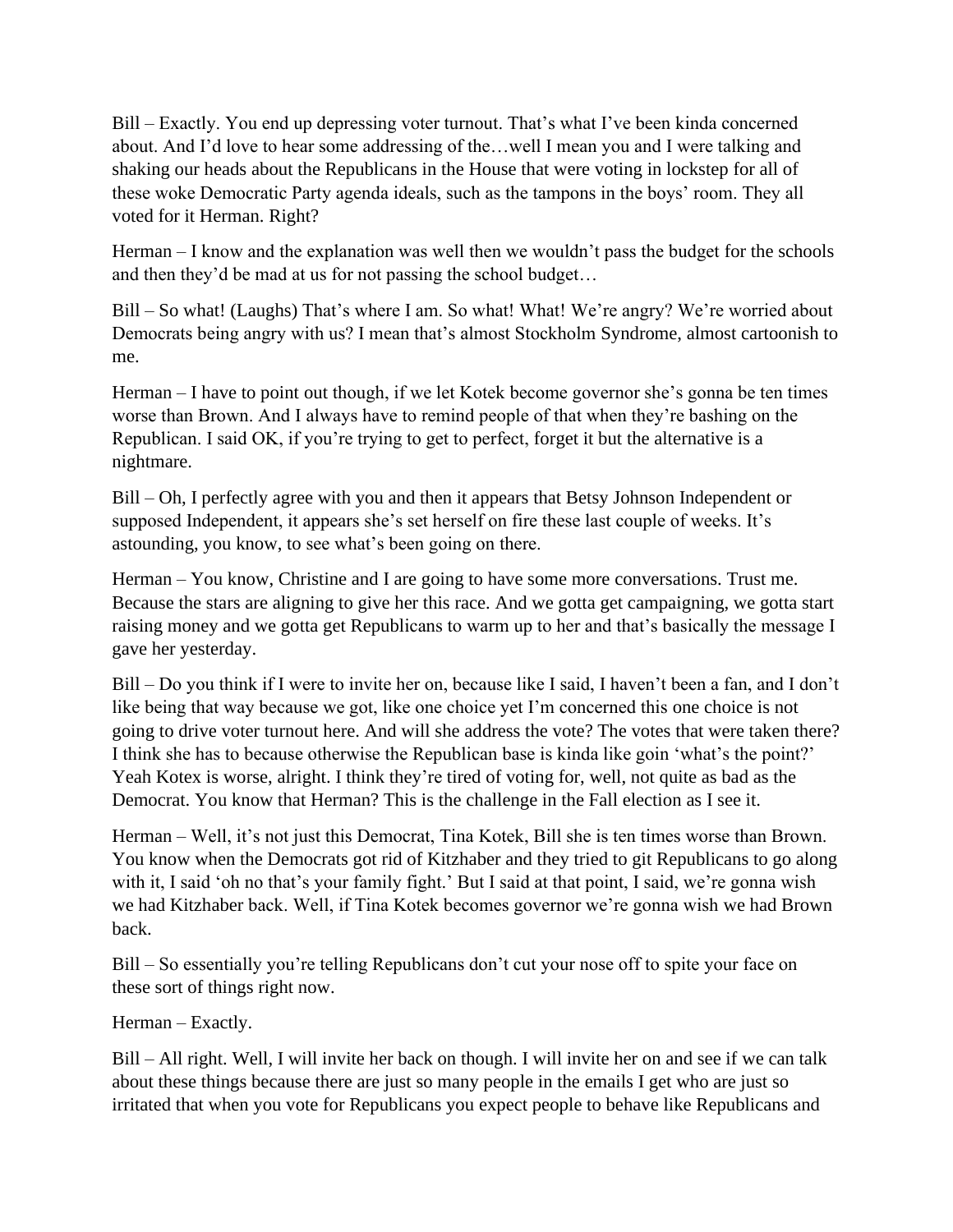they haven't got the impression that the Republicans in the last couple of sessions have behaved like Republicans and it really depresses them. I don't want them to be depressed. I want them to be able to move forward. It's like gosh, this is the one year, you're right, this is the one year in fact at this point I would say Betsy's probably going to take more from Tina then the Republicans at this point because I think she set herself on fire over guns. What would you say?

Herman – Yeah, I think she really stepped in it on that. And do you remember what I said a few months ago when we talked about this election? It's all about raising money, getting your name and message out there and staying out of trouble. Those were the three things. And you gotta stay outta trouble. This is gonna be a long summer and I reiterated that with Drazan yesterday…make sure you stay outta trouble. And I don't know if I totally 100 percent agree with some of the strategies but we're gonna have those conversations. That's the only thing that's gonna save us…Tina will not be a governor. She will be a dictator. Trust me.

Bill – Well, she was a dictator in the House so there we go.

Herman – There's no love between the senate president and Tina Kotex.

Bill – No doubt about that.

Herman – Peter is a Democrat and you will not get him to come out in the public and say anything but I watched them two fight like cats, you know.

Bill – Alright.

Herman – Anyway Bill, that's what we got. Also tonight we have our Wildfire Symposium at Ann Basker at six o'clock and that'll be pretty interesting and gives the opportunity for citizens to interact with fire agencies and ask questions. So it's a conversation and I hope people show up.

Bill – Is it looking like a milder fire season you think? So far?

Herman – Here's the problem. You know, if you don't have rain then you have a longer fire season, Ok? You have more days that fuels can be ignited and sustain ignition. When you have rains through spring and summer you're gonna have a shorter fire season. However, the fuel loading will be higher because everything's growing.

Bill – Yeah…well all the grass and the weeds. That's what we're seeing right now.

Herman – And those type of fuels have the highest rate of spread. So, you know we've always said that you know you're damned if you do, you're damned if you don't in the fire season. And we're gonna talk about some of those things cause I think one of the biggest problems is people don't understand how it works. And I'll tell you what, Southern Oregon, all's you gotta do is look at every mountain, every, ha ha, we have some of the highest fuel loading that I have ever seen. But I'm…but you know, I take that back. I was in Idaho and Montana last year and I was lookin' at a lot of the forests there as I was driving through and they got high, high fuel loading too. So you know, with the absence of fire in the last 100 years because of fire suppression we've made it worse. To be honest with you.